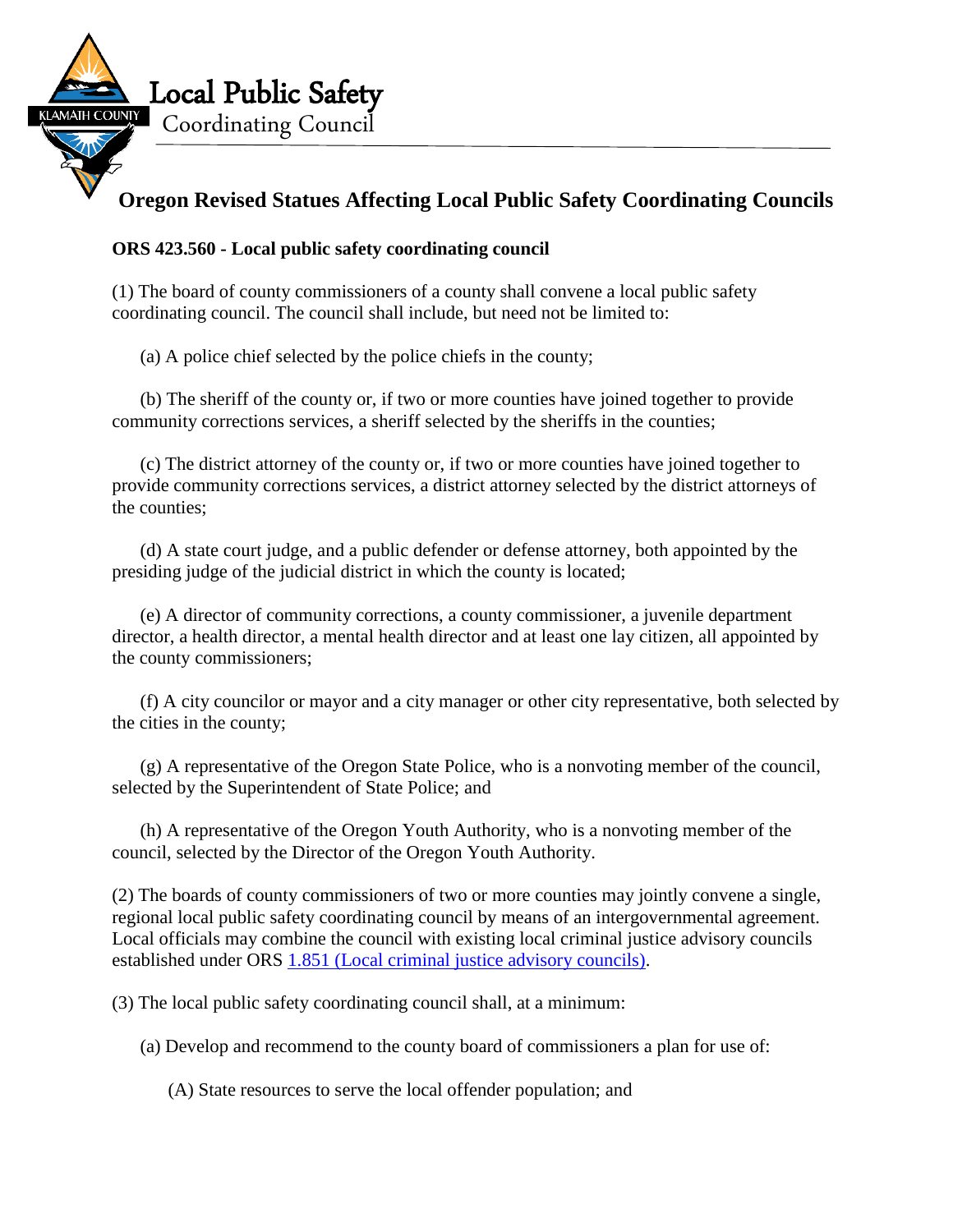(B) State and local resources to serve the needs of that part of the local offender population who are at least 15 years of age and less than 18 years of age, which plan must provide for coordination of community-wide services involving prevention, treatment, education, employment resources and intervention strategies; and

(b) Coordinate local criminal justice policy among affected criminal justice entities.

(4) Nonvoting members of a local public safety coordinating council may not be counted in determining whether a quorum exists.

(5) If a quorum is present at any meeting of the council, action may be taken by an affirmative vote of a majority of the quorum.

(6) The appointing authorities described in subsection (1) of this section shall fill a vacancy over which they have appointment authority within three months of a vacancy or as soon as possible. [1977 c.412 §12; 1995 c.423 §11; 1997 c.249 §136; 1997 c.698 §1; 2003 c.162 §1; 2007 c.682 §2; 2009 c.286 §1]

## **ORS 423.565 – Additional duties of public safety coordinating council**

In addition to the duties assigned to it under ORS [423.560 \(Local public safety coordinating](https://www.oregonlaws.org/ors/423.560)  [council\),](https://www.oregonlaws.org/ors/423.560) the local public safety coordinating council convened by the board of commissioners shall, at a minimum:

(1) Develop and recommend to the county board of commissioners the plan for use of state resources to serve the local youth offender population.

(2) Coordinate local juvenile justice policy among affected juvenile justice entities.

(3) Develop and recommend to the county board of commissioners a plan designed to prevent criminal involvement by youth. The plan must provide for coordination of community-wide services involving treatment, education, employment and intervention strategies aimed at crime prevention.

(4) Create a facility advisory subcommittee when provided with the information described in ORS [169.690 \(Establishment of halfway houses and other facilities\).](https://www.oregonlaws.org/ors/169.690) The subcommittee shall be composed of the following persons:

(a) The affected law enforcement officer described in ORS [423.560 \(Local public safety](https://www.oregonlaws.org/ors/423.560)  [coordinating council\)](https://www.oregonlaws.org/ors/423.560)  $(1)(a)$  or  $(b)$ ;

(b) A district attorney;

(c) A mental health director;

(d) A designee of the city council or county board of commissioners, whichever is affected;

(e) A representative of an organization that advocates on behalf of persons with mental illness; and